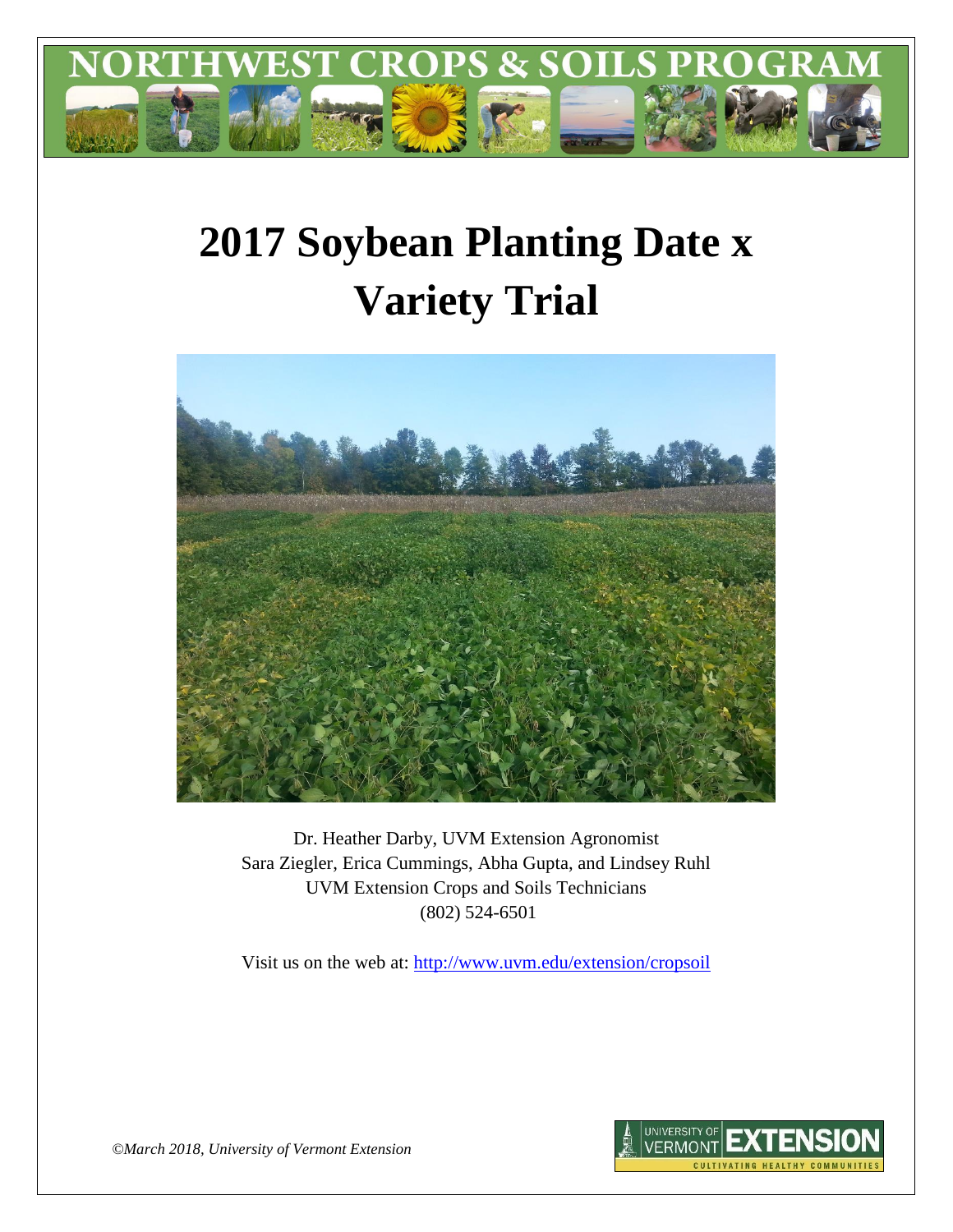#### **2017 SOYBEAN PLANTING DATE X VARIETY TRIAL Dr. Heather Darby, University of Vermont Extension [heather.darby\[at\]uvm.edu](mailto:heather.darby@uvm.edu?subject=2012%20Short%20Season%20Corn%20Report)**

In 2017, the University of Vermont Extension Northwest Crops and Soils Team investigated the impact of planting date and variety on soybean yield and quality at Borderview Research Farm in Alburgh, VT. Due to the short growing season in Vermont, little research has been conducted on soybeans and the insects and diseases that can affect their harvest yield and quality. Soybeans are grown for human consumption, animal feed, and biodiesel. In an effort to support and expand the local soybean market throughout the northeast, the University of Vermont Extension Northwest Crop and Soils (NWCS) Program, as part of a grant from the Eastern Soybean Board, established a trial in 2017 to determine optimal planting dates for soybeans that maximize yield and quality in our northern climate.

# **MATERIALS AND METHODS**

Two soybean varieties, whose characteristics are listed in Table 1, were obtained from Seedway, LLC (Hall, NY). The two soybean varieties (early and late maturity) were planted across five planting dates which were spaced approximately one week apart.

| <b>Variety</b> | Company      | <b>Traits</b>     | <b>Maturity</b><br>group |
|----------------|--------------|-------------------|--------------------------|
| SG1055         | Seedway, LLC | RR <sub>2</sub> Y | 1.0                      |
| SG1776         | Seedway, LLC | RR <sub>2</sub> Y | 17                       |

**Table 1. Soybean varieties evaluated in Alburgh, VT, 2017.**

RR2Y – Roundup Ready 2 Yield soybeans contain genes to increase the number of 3, 4, and 5-bean pods per plant.

The soil type at the Alburgh location was Benson rocky silt loam (Table 2). The seedbed was prepared using a moldboard plow and then disked prior to seeding. The previous crop was annual cover crop mixtures. The plot design was a randomized block with split plots and four replications. The main plots were four planting dates and the subplots were two varieties.

**Table 2. Soybean trial specifics for Alburgh, VT, 2017.**

|                                     | <b>Borderview Research Farm Alburgh, VT</b> |
|-------------------------------------|---------------------------------------------|
| Soil types                          | Benson rocky silt loam 8-15% slope          |
| Previous crop                       | Cover crop mixtures                         |
| Tillage operations                  | Moldboard plow and disc                     |
| Plot size (feet)                    | 5 x 20                                      |
| Row spacing (inches)                | 30                                          |
| Replicates                          | 4                                           |
| Starter fertilizer (lbs $ac^{-1}$ ) | 200 lbs $ac^{-1}$ 10-20-20                  |
|                                     | $20$ -May                                   |
|                                     | $28$ -May                                   |
| Planting dates                      | $2-J$ un                                    |
|                                     | $10$ -Jun                                   |
| Harvest date                        | $28$ -Oct                                   |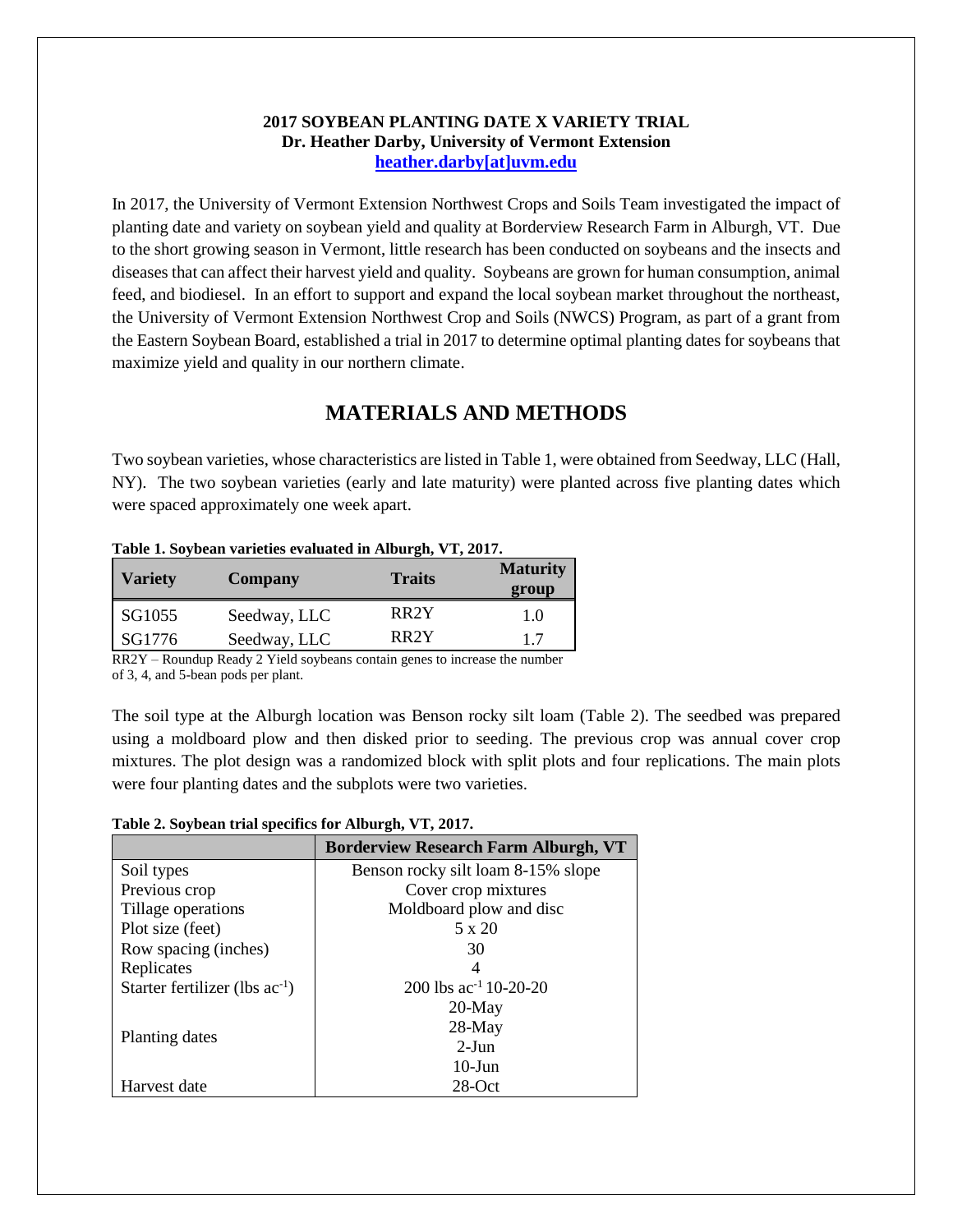Plots were planted on 20-May, 28-May, 2-Jun, and 10-Jun with a Monosem NG-Plus 2-row precision air planter (Edwardsville, KS). Starter fertilizer (10-20-20) was applied at a rate of 200 lbs ac<sup>-1</sup>. Plots were 20' long and consisted of two rows spaced at 30 inches. The seeding rate was 185,000 seeds ac<sup>-1</sup>. The plots were also scouted for insect pests and disease symptoms on 19-Sep. Due to the complexity of identifying and quantifying all of the diseases present on the soybean leaves and pods, only presence was noted for the four major diseases seen throughout the majority of the trial: Bacterial Leaf Blight *(Pseudomonas syringae pv. glycinea)*, Downy Mildew *(Peronospora manshurica)*, Frogeye Leaf Spot *(Cercospora sojina)*, and White Mold *(Sclerotinia sclerotiorum)*. The entire plot was then rated on a 1-10 scale for overall disease severity where 1 was low infection. Concurrently, plots were rated for severity of infestation with soybean aphid *(Aphis glycines Matsumura)* on a 1-5 scale where 1 was low infestation.

On 28-Oct, the soybeans were harvested using an Almaco SPC50 small plot combine. Seed was cleaned with a small Clipper M2B cleaner (A.T. Ferrell, Bluffton, IN). They were then weighed for plot yield, tested for harvest moisture and test weight using a DICKEY-John Mini-GAC Plus moisture and test weight meter.

Prior to oil extrusion, the moisture was measured again with the DICKEY-John Mini-GAC Plus moisture meter. An approximate 500g sample from each plot was weighed and extruded using an AgOil M70 expeller oilseed press (Mondovi, WI). The oil was collected and weighed to determine seed oil content and calculate oil yield.

Yield data and stand characteristics were analyzed using mixed model analysis using the mixed procedure of SAS (SAS Institute, 1999). Replications within trials were treated as random effects, and hybrids were treated as fixed. Hybrid mean comparisons were made using the Least Significant Difference (LSD) procedure when the F-test was considered significant  $(p<0.10)$ .

Variations in yield and quality can occur because of variations in genetics, soil, weather, and other growing conditions. Statistical analysis makes it possible to determine whether a difference among hybrids is real or whether it might have occurred due to other variations in the field. At the bottom of each table a LSD

value is presented for each variable (i.e. yield). Least Significant Differences (LSDs) at the 0.10 level of significance are shown. Where the difference between two hybrids within a column is equal to or greater than the LSD value at the bottom of the column, you can be sure that for 9 out of 10 times, there is a real difference between the two hybrids. In this example, hybrid C is significantly different from hybrid A but not from hybrid B. The difference between C and B is equal to 1.5,

| <b>Hybrid</b> | Yield  |
|---------------|--------|
| A             | 6.0    |
| B             | $7.5*$ |
| C             | $9.0*$ |
| LSD           | 2.0    |
|               |        |

which is less than the LSD value of 2.0. This means that these hybrids did not differ in yield. The difference between C and A is equal to 3.0, which is greater than the LSD value of 2.0. This means that the yields of these hybrids were significantly different from one another.

# **RESULTS**

Weather data was recorded with a Davis Instrument Vantage Pro2 weather station, equipped with a WeatherLink data logger at Borderview Research Farm in Alburgh, VT (Table 3). Overall, the season was cooler and wetter than normal. Almost 1.5 inches of rain fell within the first week of June immediately following planting. Unseasonably cool temperatures and above average rainfall persisted through August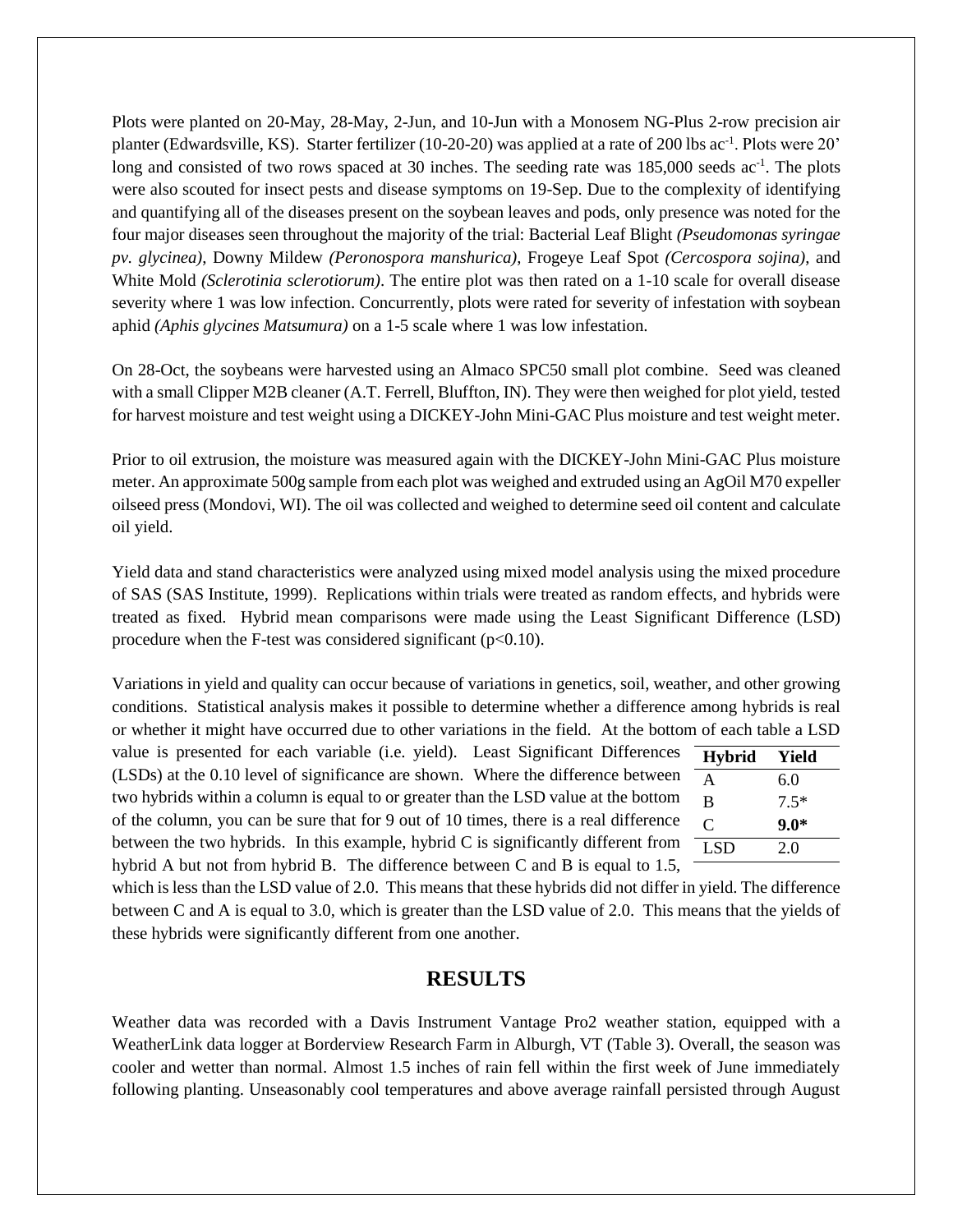followed by above average temperatures and below average rainfall in September and October. The dry warm weather in the fall provided good weather for the soybeans to mature and to be harvested at optimal moisture content. Overall, a total of 2580 growing degree days (GDDs) were accumulated May-October, 256 above the 30-year normal. Despite these unusual growing conditions, the soybeans appeared relatively unharmed and produced very well.

| Alburgh, VT                         | May     | June    | July    | <b>August</b> | September | October |
|-------------------------------------|---------|---------|---------|---------------|-----------|---------|
| Average temperature $({}^{\circ}F)$ | 55.7    | 65.4    | 68.7    | 67.7          | 64.4      | 57.4    |
| Departure from normal               | $-0.75$ | $-0.39$ | $-1.90$ | $-1.07$       | 3.76      | 9.2     |
|                                     |         |         |         |               |           |         |
| Precipitation (inches)              | 5.6     | 5.64    | 4.88    | 5.54          | 1.84      | 3.3     |
| Departure from normal               | 1.95    | 1.95    | 0.73    | 1.63          | $-1.80$   | $-0.31$ |
|                                     |         |         |         |               |           |         |
| Growing Degree Days (base 50°F)     | 245     | 468     | 580     | 553           | 447       | 287     |
| Departure from normal               | 47      | $-7$    | $-60$   | $-28$         | 129       | 175     |

#### **Table 3. Weather data for Alburgh, VT, 2017.**

Historical averages are for 30 years of NOAA data (1981-2010) from Burlington, VT.

#### *Impact of Variety x Planting Date Interactions*

There was no variety x planting date interactions indicating that the variety responded the same regardless of planting date. Generally, as planting dates become later, farmers must modify varieties to fit the length of the growing season. Hence, with later planting dates generally shorter season varieties begin to outperform longer season types. During the 2017 growing season this was not the case, long and short season varieties were able to mature regardless of planting date. This may have been due to the well above average temperatures received during September and October.

#### *Impact of Variety*

Downy mildew and white mold were the primary diseases observed in the planting date trial (Table 4). The two varieties appear to have different levels of tolerance or resistance to these diseases with a higher incidence of SG 1055 than SG 1776, however, these differences have not been statistically analyzed. Overall disease severity was significantly higher for SG 1055 compared to SG 1776. Aphid severity rating did not differ between the two varieties both averaging 1.72.

| <b>Variety</b>    | <b>Bacterial</b><br><b>Leaf Blight</b>              | Downy<br><b>Mildew</b> | <b>Frogeve</b><br><b>Leaf Spot</b> | White<br><b>Mold</b> | <b>Overall</b><br><b>Disease</b> | <b>Overall</b><br><b>Aphid</b> |
|-------------------|-----------------------------------------------------|------------------------|------------------------------------|----------------------|----------------------------------|--------------------------------|
|                   | ---------------% of plots infected----------------- |                        |                                    |                      | $(0-1()$                         | $() - 5$                       |
| SG1055            | 0.00                                                | 44.4                   | 5.56                               | 44.4                 | 4.31                             | 1.75                           |
| SG1776            | 11.1                                                | 5.56                   | 5.56                               | 27.8                 | 2.94                             | 1.75                           |
| LSD $(p = 0.10)$  | N/A                                                 | N/A                    | N/A                                | N/A                  | 1.22                             | <b>NS</b>                      |
| <b>Trial Mean</b> | 5.56                                                | 25.0                   | 5.56                               | 36.1                 | 3.64                             | 1.72                           |

#### **Table 4. Incidence of four diseases and overall disease and aphid severity by variety, 2017.**

\*Varieties with an asterisk\* performed similarly to the top performer in **bold**.

N/A – statistical analysis was not performed for these parameters. NS- Not statistically significant.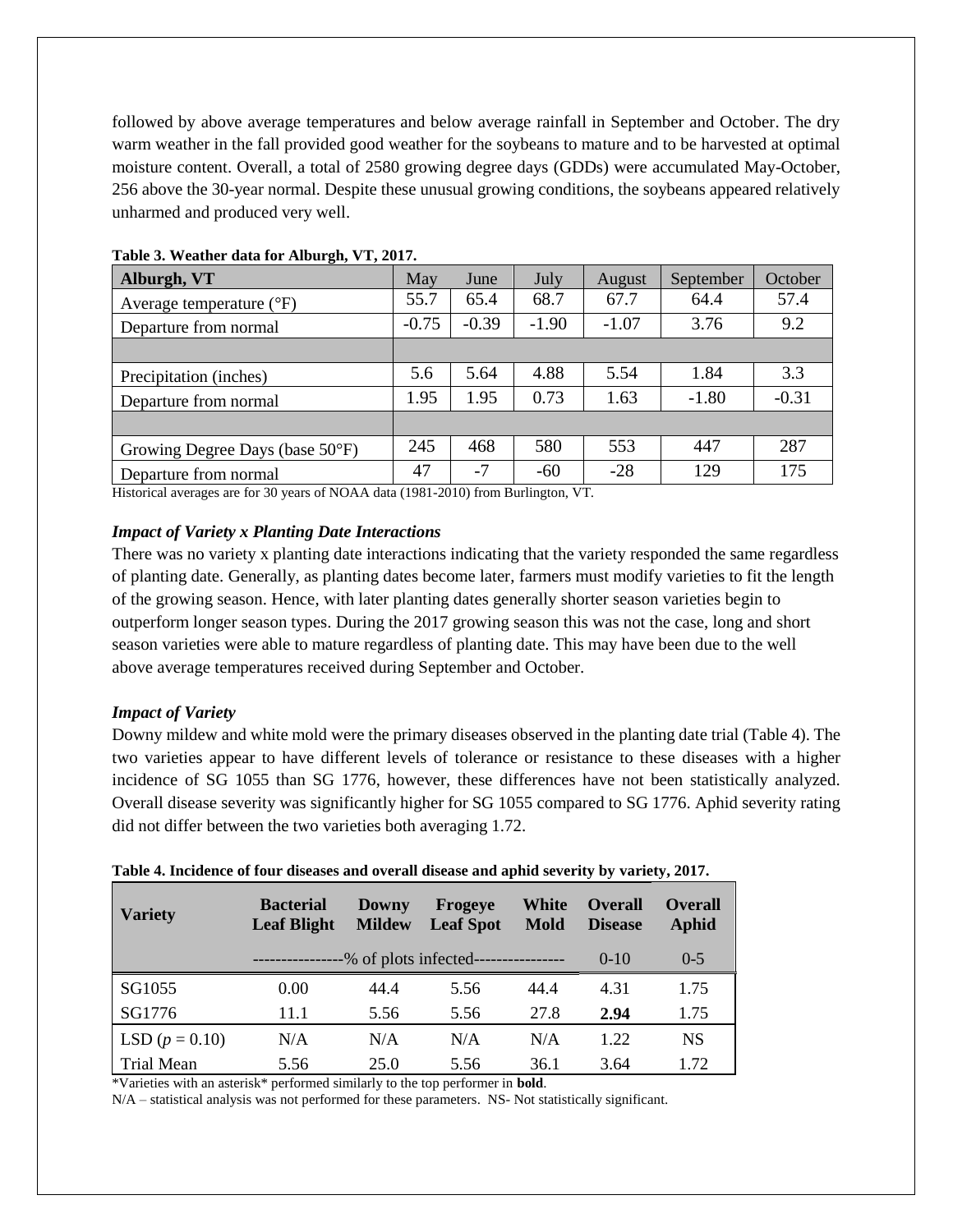Soybean varieties differed significantly in terms of yield, but performed similarly in all other harvest characteristics (Table 5). The variety SG 1776 yielded 3535 lbs ac<sup>-1</sup> or 58.9 bu ac<sup>-1</sup>. Soybeans averaged 14.5% moisture at harvest, slightly above the optimum storage moisture of 13.0%, but did not differ by variety. Oil contents were low averaging just under 10.0% which led to low oil yields averaging 44.2 gal ac<sup>-1</sup>. Test weights were also lower than ideal averaging 56.5 lbs bu<sup>-1</sup>, well below the target of 60 lbs bu<sup>-1</sup>.

| <b>Variety</b>    | <b>Maturity</b><br>group | <b>Harvest</b><br>moisture | <b>Test</b><br>weight  | Yield $@13\%$<br>moisture      |                | Oil<br>content |                        | Oil yield $@$<br>13% moisture |
|-------------------|--------------------------|----------------------------|------------------------|--------------------------------|----------------|----------------|------------------------|-------------------------------|
|                   |                          | $\%$                       | $lbs$ bu <sup>-1</sup> | $\lambda$ lbs ac <sup>-1</sup> | $bu$ $ac^{-1}$ | $\%$           | $lbs$ ac <sup>-1</sup> | $\rm gal$ ac <sup>-1</sup>    |
| SG1055            | 1.3                      | 14.5                       | 56.5                   | 3263                           | 54.4           | 10.0           | 329                    | 43.1                          |
| SG1776            | 1.7                      | 14.6                       | 56.5                   | 3535                           | 58.9           | 9.79           | 346                    | 45.4                          |
| LSD $(p = 0.10)$  |                          | <b>NS</b>                  | NS                     | 207                            | 3.44           | NS             | NS                     | <b>NS</b>                     |
| <b>Trial Mean</b> |                          | 14.5                       | 56.5                   | 3399                           | 56.6           | 9.92           | 338                    | 44.2                          |

| Table 5. Harvest characteristics of soybeans by variety, 2017. |  |  |  |  |  |  |
|----------------------------------------------------------------|--|--|--|--|--|--|
|----------------------------------------------------------------|--|--|--|--|--|--|

The top performing variety are shown in **bold.** 

NS- Not statistically significant.

#### *Impact of Planting Date*

Soybean planting date significantly impacted aphid severity but not disease (Table 6). Aphid severity was significantly higher in the 2-Jun planting date than any other date with an average rating of 2.50.

| <b>Planting Date</b> | <b>Bacterial</b><br>leaf blight | <b>Frogeye</b><br><b>Downy</b><br>mildew<br>leaf Spot |      | White<br>mold | <b>Overall</b><br>disease | <b>Overall</b><br>aphid |
|----------------------|---------------------------------|-------------------------------------------------------|------|---------------|---------------------------|-------------------------|
|                      |                                 | -% of plots infected-                                 |      |               | $0-10$                    | $0-5$                   |
| $20$ -May            | 12.5                            | 12.5                                                  | 0.00 | 50.0          | 4.38                      | $1.13*$                 |
| 28-May               | 12.5                            | 12.5                                                  | 25.0 | 25.0          | 3.50                      | $1.63*$                 |
| $2-Jun$              | 0.00                            | 0.00                                                  | 0.00 | 37.5          | 2.88                      | 2.50                    |
| $10$ -Jun            | 0.00                            | 50.0                                                  | 0.00 | 50.0          | 3.75                      | $1.75*$                 |
| LSD $(p = 0.10)$     | N/A                             | N/A                                                   | N/A  | N/A           | <b>NS</b>                 | 0.791                   |
| <b>Trial Mean</b>    | 5.00                            | 22.5                                                  | 5.00 | 32.5          | 3.63                      | 1.75                    |

#### **Table 6. Soybean disease and aphid incidence by planting date, 2017.**

\*Planting dates that did not perform significantly lower than the top performer shown in **bold** are indicated with an asterisk. N/A – statistical analysis was not performed for these parameters. NS- Not statistically significant.

Planting date also significantly impacted soybean yields (Table 7, Figure 1). The 2-Jun planting date produced the highest yields of 3713 lbs ac<sup>-1</sup> which equates to 61.9 bu ac<sup>-1</sup>. This was statistically similar to the 10-Jun planting date. The lowest yield was observed in the 20-May planting date which only produced 3131 lbs  $ac^{-1}$  or 52.2 bu  $ac^{-1}$ . These data suggest that delaying planting until June in this region could lead to increased yields. It should also be noted that May was unseasonably cool and wet which may have impacted soybean performance for these treatments. Additional years and environments of research are required to develop planting date recommendations for the region.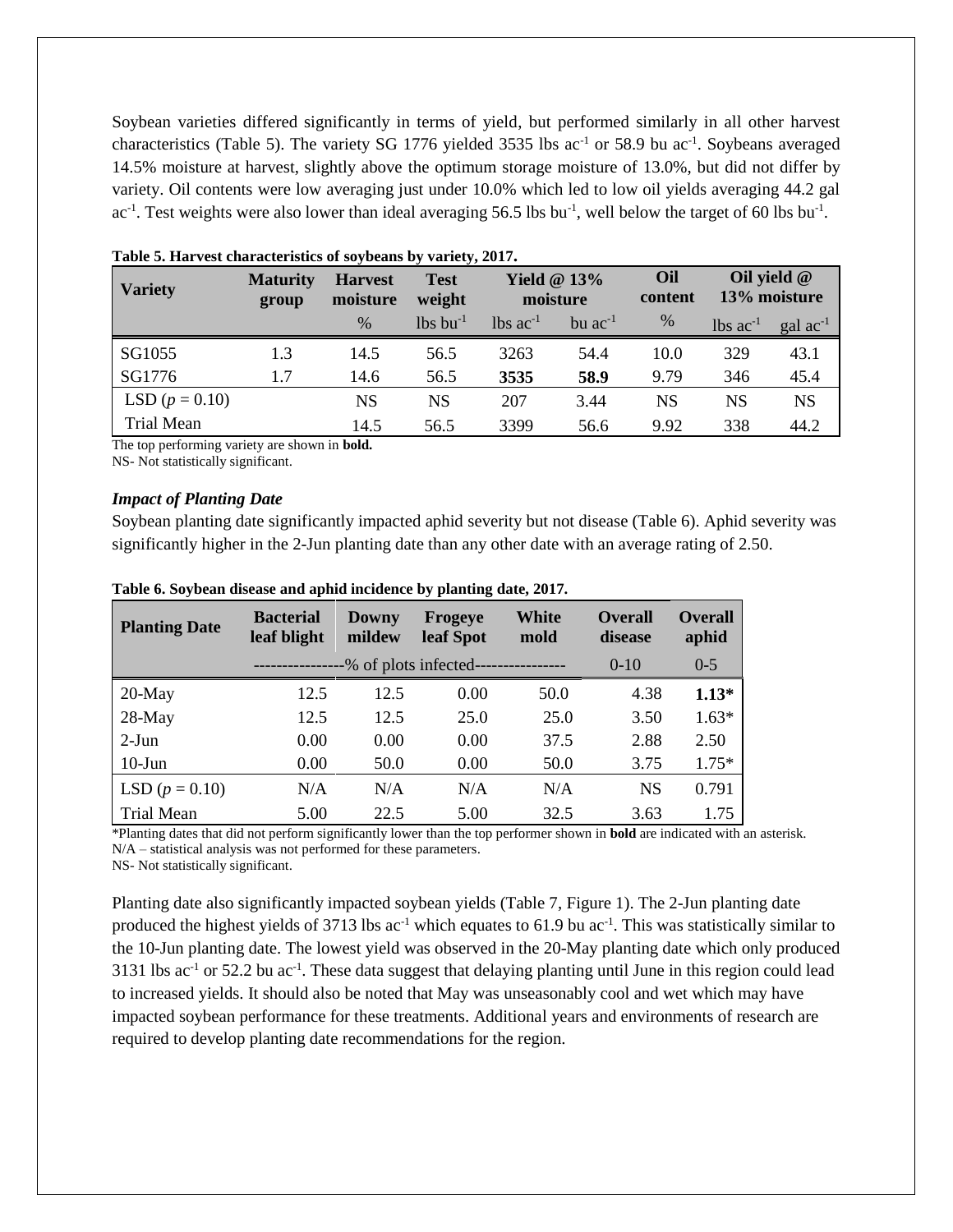| <b>Planting Date</b> | <b>Harvest</b><br>moisture | <b>Test</b><br>weight  | Yield $@13%$<br>moisture      |                | Oil<br>content | Oil yield @            | 13% moisture         |
|----------------------|----------------------------|------------------------|-------------------------------|----------------|----------------|------------------------|----------------------|
|                      | $\frac{0}{0}$              | $lbs$ bu <sup>-1</sup> | $\text{lbs}$ ac <sup>-1</sup> | $bu$ $ac^{-1}$ | $\%$           | $lbs$ ac <sup>-1</sup> | $\text{gal ac}^{-1}$ |
| $20$ -May            | 14.8                       | 56.3                   | 3131                          | 52.2           | 10.2           | 324                    | 42.4                 |
| $28-May$             | 14.4                       | 56.5                   | 3280                          | 54.7           | 10.1           | 329                    | 43.1                 |
| $2-Jun$              | 14.4                       | 56.5                   | 3713*                         | $61.9*$        | 9.87           | 367                    | 48.1                 |
| $10-J$ un            | 14.5                       | 56.7                   | 3472*                         | $57.9*$        | 9.51           | 332                    | 43.4                 |
| LSD $(p = 0.10)$     | <b>NS</b>                  | <b>NS</b>              | 292                           | 4.87           | <b>NS</b>      | <b>NS</b>              | <b>NS</b>            |
| <b>Trial Mean</b>    | 14.5                       | 56.5                   | 3399                          | 56.6           | 9.92           | 338                    | 44.2                 |

**Table 7. Harvest characteristics of soybeans by planting date, 2017.**

\*Planting dates that did not perform significantly lower than the top performer shown in **bold** are indicated with an asterisk. NS- Not statistically significant.



**Figure 1. Soybean seed yield by planting date, 2017.** Treatments that share letters performed statistically similarly.